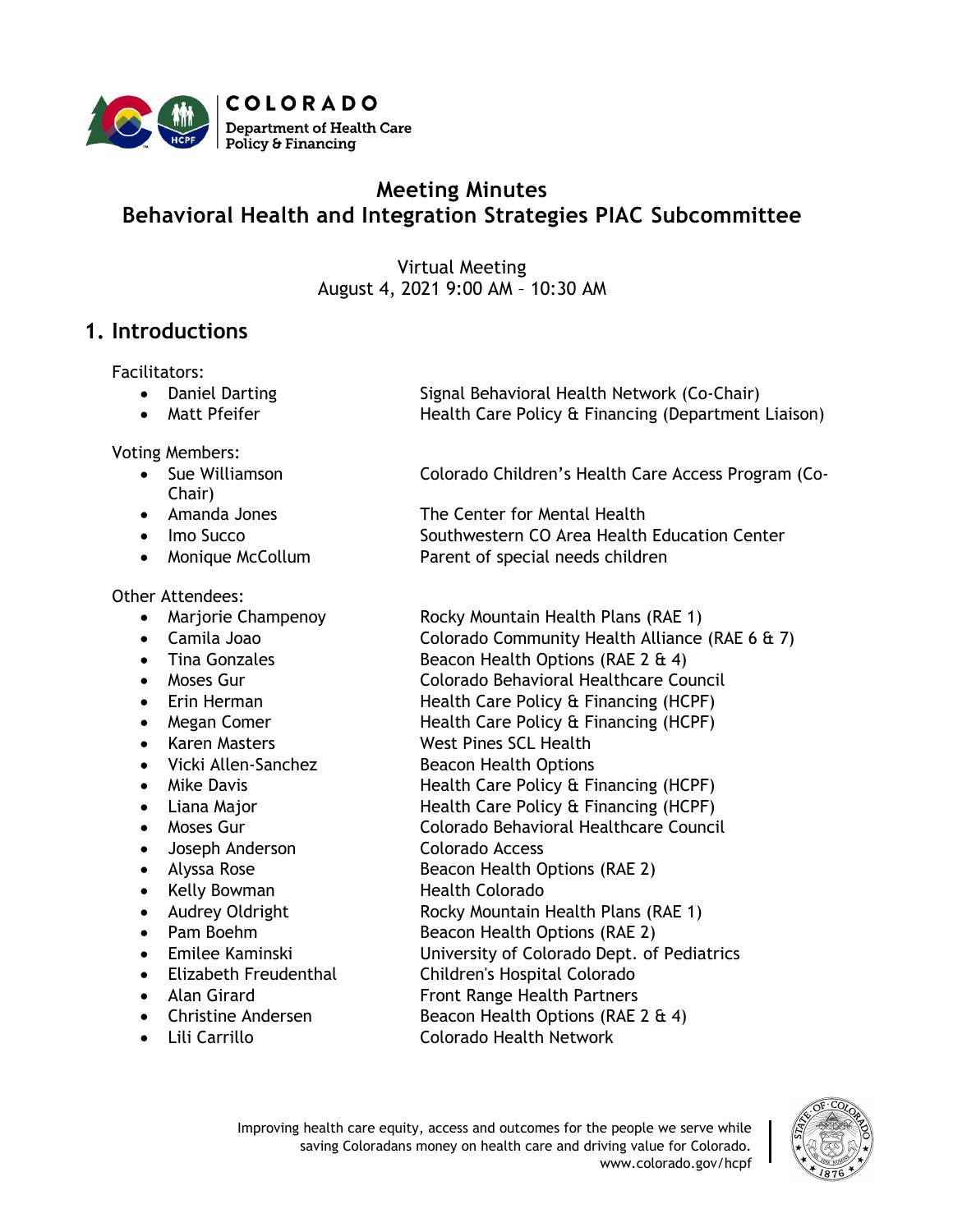#### **2. Housekeeping**

Daniel Darting called the meeting to order at 9:00 AM. There is no quorum currently, therefore there is no approval of the July minutes. However, the group present will still have a discussion on the agenda topics. Regarding membership, voting member Stephanie Salazar-Rodriguez has notified the group that she is no longer able to participate.

Meeting materials are posted and available on the [BHIS website.](https://hcpf.colorado.gov/behavioral-health-and-integration-strategies-subcommittee)

Crisis Recommendations from BHIS will be made to PIAC this month.

Matt Pfeifer presented the February 2021 Department of Correction (DOC) Behavioral Health (BH) BH engagement rate metric data, as part of the group's standard review. Overall trend of the ACC program is increasing (dotted line in the middle). All information is from the rolling 12-month average. Performance rate is exceeding the target that the Department and RAEs agreed to.

A participant asked for clarification on what the term "claims runout" means. The Department clarified that when an individual goes to see a provider, the provider makes note in chart, and that note goes into system. It should be noted that these various systems differ as far as the processing timeline. Once a claim is submitted then it must be processed up through the Department. Ultimately, the older the data the more reliable it is because there is a fuller picture.

The data will continue to include race and gender information. For example, white females have the highest rates of utilization. In terms of equity and disparities, it is a goal that these utilization rates get closer together between the groups.

### **3. COVID-19 updates**

A high level overview of ongoing vaccine outreach and work to address disparities was presented. Overall, the trends are not going in the direction the Department or stakeholders had hoped.

The Department confirms that vaccine outreach continues, and the framework has shifted from large vaccination sites to more targeted outreach. There will be continued focus on disparities among the Medicaid population, and between members of the general public and Medicaid members.

### **4. BHIS Charter update**

Updated BHIS charter objectives are shared:

1. Previous work: Use BHIS member expertise to monitor and improve previous BHIS initiatives. (Ex. DOC metric and crisis services recommendations).

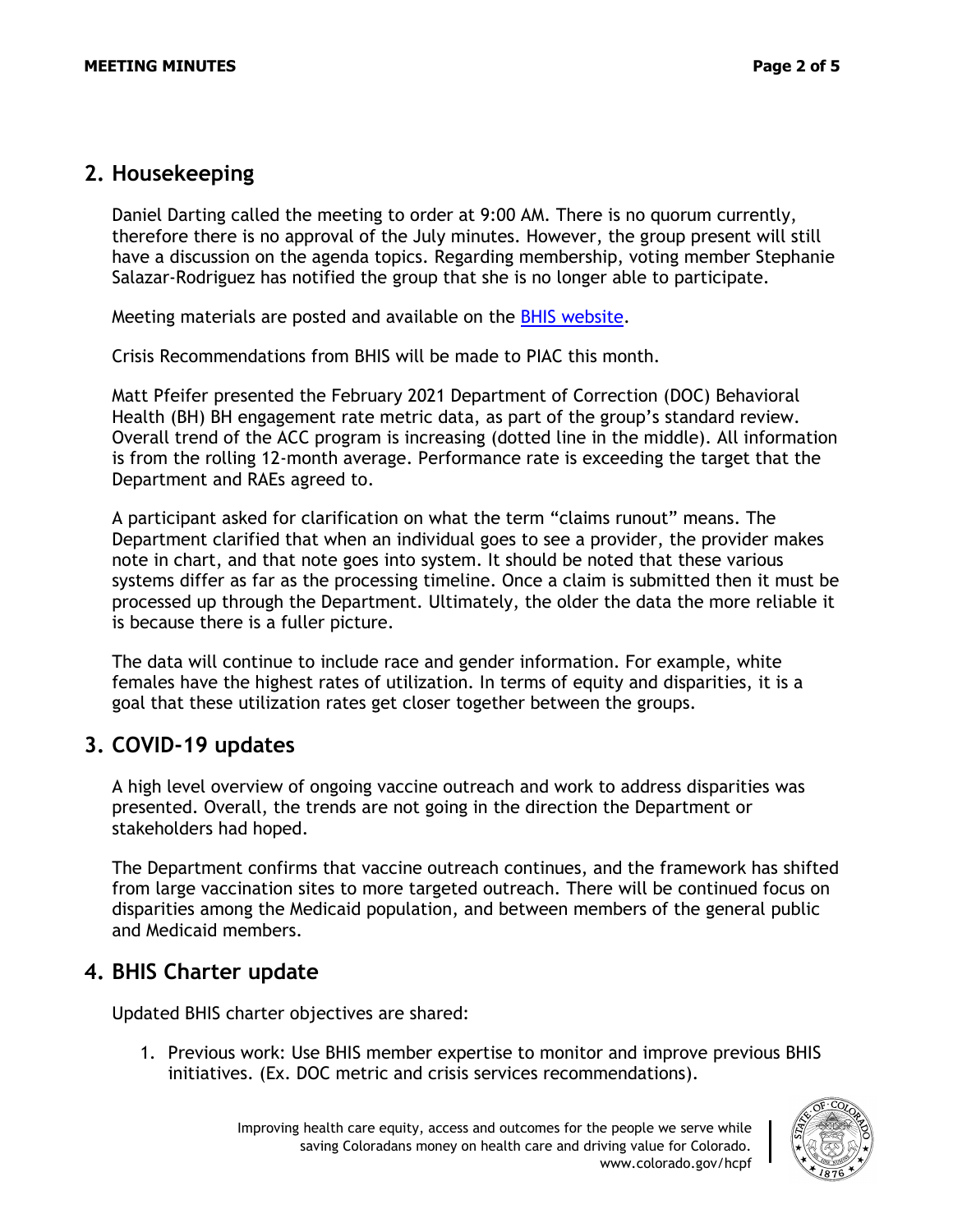- 2. Access and Engagement: Identify best practices, opportunities and recommendations for improving behavioral health engagement and access within the ACC program. Examples include, but aren't limited to, responding to the potential end of the COVID-19 public health emergency, utilization of peer support services, and alternative community support services.
- 3. Behavioral health reform: Participate in statewide behavioral health reform efforts (Ex. the creation of the behavioral health administration (BHA)) to ensure the development of statewide systems that improve behavioral healthcare within the ACC program.

The group discusses if the objectives are in alignment with where the group is headed. The present group agrees the objectives capture previous discussions and align with the subcommittee's purpose.

There is eagerness to get into the details of these objectives; no objections on how they are currently written.

#### **5. Future BHIS work**

A list of possible future work is presented to the group to catalyze a discussion about where the groups focus should be next:

- Behavioral Health reform work
- What happens in behavioral health after COVID-19?
- Telehealth in behavioral health
- Increasing use of regional PIAC, member engagement committees, and work BHIS members are doing in their communities
- Availability of behavioral health services for children and youth
- Recommendations related to behavioral health legislation

In relation to other efforts already happening (e.g. the new Behavioral Health Administration) the important role of this group is to discuss how the current environment impacts the ACC program. This is especially important for the behavioral health reform work. The group will monitor how those reform conversations impact access to services. To that end, the behavioral health reform work feels like almost standing agenda item.

The group agrees it would be impactful to work on a focus area that can be influenced in the immediate future.

Imo Succo raises the challenge around pay for behavioral and mental health providers, especially in rural areas which contributes to rural workforce shortages. This is prevalent in Southwestern Colorado.

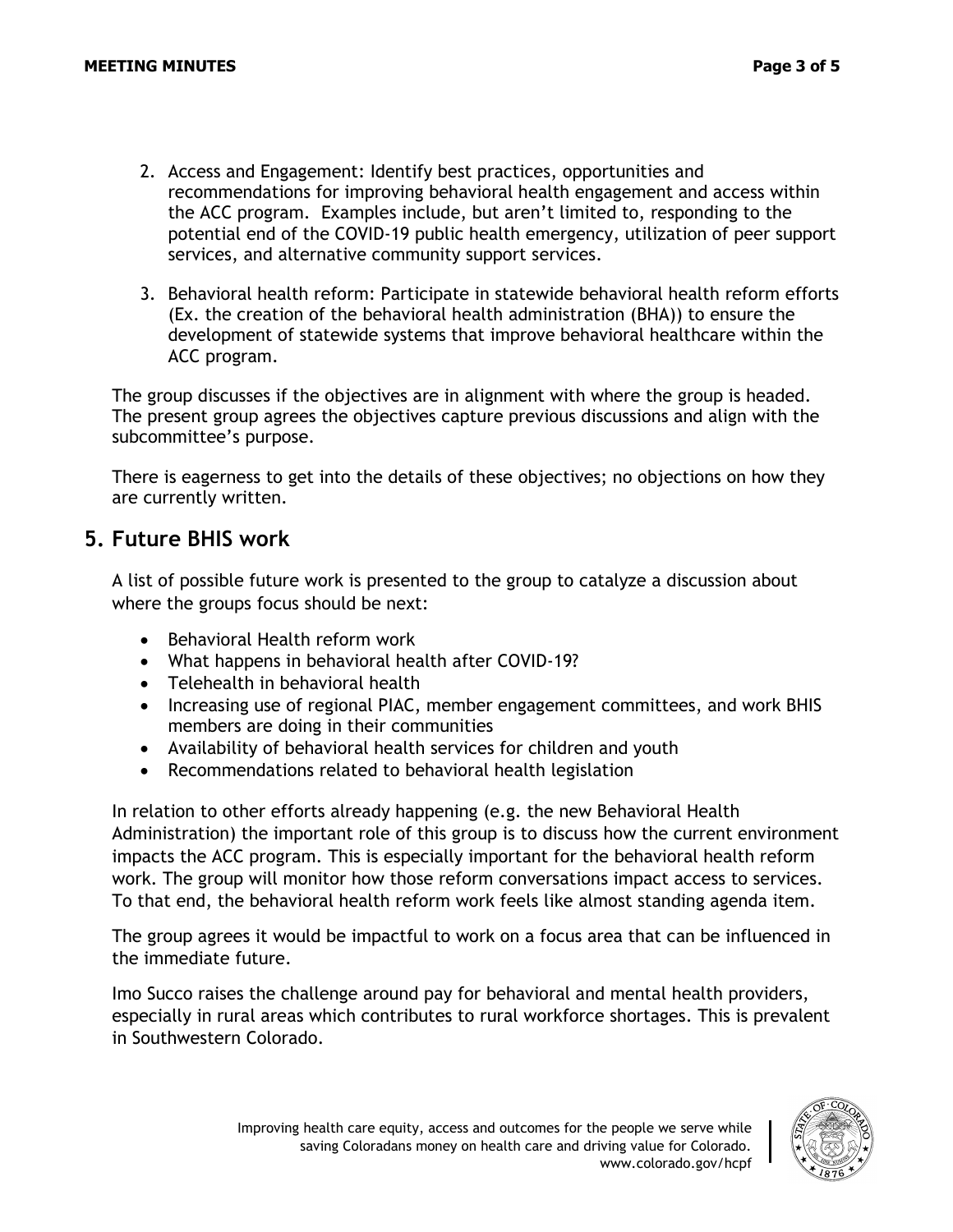Amanda Jones agrees that the workforce piece is a standout, especially as providers change the way behavioral health care is being provided (telehealth).

Daniel notes the ARPA relief funds; the funds are a relatively one-time opportunity. This group shouldn't lose track of where those funds are being spent, keeping in mind the workforce pay issue previously noted.

Matt reminds the group that the RAEs have a notable amount of authority regarding rates. This is a factor when it comes to reimbursement. Acknowledging the framework that we are working in is necessary.

Daniel poses if there is there something Colorado (this group) can do to help move the needle on this workforce issue. The ARPA funds do present an opportunity to do something in this space.

Sue Williamson suggests examining the variations among RAEs as far as compensation as there are some RAEs implementing innovative mechanisms to reimburse at a higher rate to support behavioral health integration.

The group looks to find consensus on which topics to move forward on together.

Amanda notes the connection around what happens in behavioral health after COVID-19 to telehealth, and then connected to service delivery and workforce. It seems as if we have a new way of delivering services. That has changed again, regionally, how members are receiving services. This pertains especially to those organizations that are also service providers. Is there something around service delivery? Daniel adds the nuance of community-specific delivery of services to the discussion.

In the short-term there is the one-time infusion of the ARPA money, and the group is interested in how are the RAEs are going to prioritize and spend that funding. There is also a request to prioritize that while expanding telehealth parity must be ensured (making sure reimbursement at the same level as in-person services).

Matt offers a summary of the discussion starting with the additional ARPA funds, how are services being delivered through telehealth, and how this is affecting the system. Then comes behavioral health legislation and recommendations such as requiring behavioral health services be offered in schools. Matt notes the related and important matter of support for children who have been infected with COVID-19.

It is appropriate for this group to monitor what's going on with the ARPA funds and it is in the groups purview to make recommendations.

Monique McCollum reminds the group of the consumer perspective and the experience of hearing different RAEs pay for different things. Monique also reflected on the challenges with scheduling non-emergency medical transportation (NEMT) including unpredictable scheduling. Matt provides current [NEMT resources](https://hcpf.colorado.gov/non-emergent-medical-transportation) to the group with the reminder that